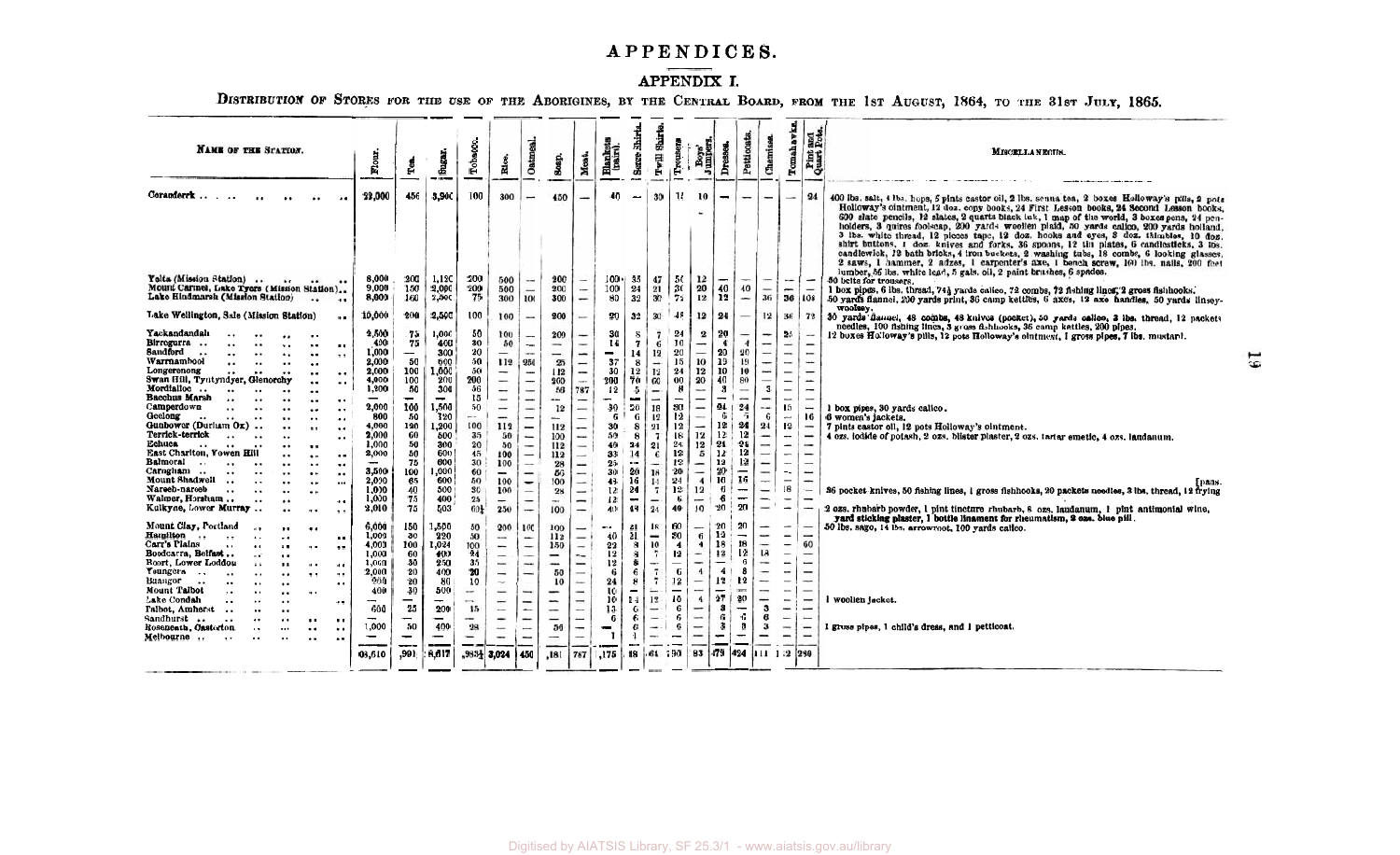## APPENDIX II.

ACCOUNT showing the Amounts Voted for the Aborigines, and the Amounts Expended from the 1st August, 1864, to 31st July, 1865 :-

|                                          | £         | s. d. |      | Incidental and burial expenses                   |                |         | s. d.          |
|------------------------------------------|-----------|-------|------|--------------------------------------------------|----------------|---------|----------------|
| Unexpended balance on 31st July, 1864    | 1.240     | 1 11  |      |                                                  | 77             |         | 3              |
| Amount placed on the Supplementary       |           |       |      | Medical attendance*<br>$\cdots$                  | 54             |         | 76             |
| Estimates for 1864<br>$\cdots$           | 100000    |       |      | Cost of erection of shelter-hut at Colac         | 37             | 18 10   |                |
| Amount placed on the Estimates for 1865. |           |       |      | Repairing store at Mordialloc<br>$\cdots$        | 6              |         | $0 \quad 0$    |
| to meet all expenses for salaries of     |           |       |      | T. Bungelene<br>$\cdots$                         | 48             |         | 7 <sub>3</sub> |
| Guardian, Inspector, and teachers,       |           |       |      | Advertising<br>$\cdots$<br>$\ddotsc$<br>$\cdots$ | 7              |         | 8 <sub>0</sub> |
| rations, clothing, stores, medical at-   |           |       |      | Amount expended for stores, &c.+<br>$\cdots$     | 4,853          |         | 16             |
| tendance, &c.                            | 7,000 0 0 |       |      | Salary of Guardian of Aborigines, from           |                |         |                |
|                                          |           |       |      | 1st August, 1864, to 31st July, 1865             | 450 0 0        |         |                |
|                                          |           |       |      | Salary of Inspector of Stations, &c., from       |                |         |                |
|                                          |           |       |      | 1st August, 1864, to 31st July, 1865             | 300            |         | 0 <sub>0</sub> |
|                                          |           |       |      | Salary of Teacher at Coranderrk, from 1st        |                |         |                |
|                                          |           |       |      | August, 1864, to 28th February, 1865             |                | 40 16 8 |                |
|                                          |           |       |      | Clerical assistance, from 1st August, 1864,      |                |         |                |
|                                          |           |       |      | to $31st$ July, $1865$<br>                       |                | 5000    |                |
|                                          |           |       |      |                                                  |                |         |                |
|                                          |           |       |      |                                                  | 5,925          | -40     |                |
|                                          |           |       |      | Unexpended balance                               | $ 2,414$ 17 11 |         |                |
|                                          | £8.340    |       | -111 |                                                  | £8,340         |         | 1 H            |
|                                          |           |       |      |                                                  |                |         |                |

 $\bullet$  Medicines and medical comforts have been supplied, which are not included in this sum. <br>  $\dagger$  For particulars of Expenditure see Statement attached.

Ť

Amount.

Name of Station.

|                                   |           |       |         | Æ.     | s.  | a. |  |
|-----------------------------------|-----------|-------|---------|--------|-----|----|--|
| Coranderrk                        |           |       |         | 477    | 8   | 3  |  |
| Yelta (Mission station)           |           |       |         | 397    | 7   | 6  |  |
| Mount Carmel, Lake Tyers (Mission |           |       |         |        |     |    |  |
| station)                          |           |       |         | 329.   | -19 | 6  |  |
| Lake Hindmarsh (Mission station)  |           |       |         | 318    | 6   | 10 |  |
| Lake Wellington (Mission station) |           |       | $\cdot$ | 252    | 10  | 7  |  |
| Yackandandah                      |           |       |         | 156 13 |     | 3  |  |
| Birregurra                        |           |       |         | 46     | 1   | 4  |  |
| Sandford                          | $\ddotsc$ |       |         | 101    | 15  | 0  |  |
| Warrnambool                       |           |       |         | 114    | 4   | 8  |  |
| Longerenong                       |           |       |         | 121    | 11  | 2  |  |
| Tyntyndyer                        |           |       | - - -   | 411    | 4   | 7  |  |
| Mordialloc                        | u.        |       |         | 59     | 2   | 5  |  |
| <b>Bacchus Marsh</b>              |           |       |         | 2      | 10  | 0  |  |
| Camperdown                        |           |       |         | 138    | 1   | 9  |  |
| Geelong                           |           | . .   |         | 38     | 4   | 0  |  |
| Gunbower, Durham Ox               |           |       |         | 175    | ı   | 10 |  |
| Terrick-terrick                   |           |       |         | 122    | 13  | 11 |  |
| Echuca<br>$\ddot{\phantom{a}}$    |           | i min |         | 106    | 0   | 7  |  |
| East Charlton                     |           |       |         | 110    | 11  | 4  |  |
| Balmoral…                         |           |       |         | 60     | 16  | 9  |  |
|                                   |           |       |         |        |     |    |  |

| Name of Station.                |  |         | Amount. |    |
|---------------------------------|--|---------|---------|----|
|                                 |  | £       | 8.      | d. |
| Carngham                        |  | <br>130 | 13      | 4  |
| Mount Shadwell                  |  | 123     | 6       | 7  |
| Nareeb-nareeb                   |  | 68      | 18      | ı  |
| Walmer. Horsham                 |  | 57      | 12      | 6  |
| Kulkyne                         |  | 144     | 10      | 2  |
| Portland                        |  | 175     | 5       | 10 |
| Hamilton                        |  | 93      | 13      | 10 |
| Carr's Plains                   |  | 142     | 15      | 0  |
| Boodcarra, Belfast              |  | <br>76  | 1       | 8  |
| Boort, Durham Ox (Lower Loddon) |  | 44      | -10     | 8  |
| Youngera                        |  | 71      | 1       | 7  |
| Buangor                         |  | 51      | 8       | 8  |
| Mount Talbot                    |  | 19      | 19      | 3  |
| Lake Condah                     |  | <br>57  | 2       | 3  |
| Talbot, Amherst                 |  | <br>34  | 0       | 10 |
| Sandhurst                       |  | 18      | 15      | 0  |
| Roseneath, Casterton            |  | ı       | 19      | 0  |
| Melbourne                       |  | ı       | 2       | O  |
|                                 |  | £4.853  |         | 6  |
|                                 |  |         |         |    |

#### APPENDIX III.

CENTRAL BOARD APPOINTED TO WATCH OVER THE INTERESTS OF THE ABORIGINES.

| The Hon. S. G. Henty, M.L.C. |
|------------------------------|
| William Macredie, Esq., J.P. |
| Henry Jennings, Esq.         |

JAMES MACBAIN, Esq., M.L.A., President.<br>
THEO. J. SUMNEE, Esq., Vice-President.<br>
Thomas Embling, Esq., M.D.<br>
John Mackenzie, Esq., J.P.<br>
R. Brough Smyth, Esq., F.G.S., Lon.

#### HONORARY CORRESPONDENTS.

Honorary<br>
Honorary<br>
Armstrong, Thos., Esq., East Charlton, Yowen Hill<br>
Andrews, Henry, Esq., Geelong<br>
Beveridge, P., Esq., Iyntyndyer, Swan Hill<br>
Burke, Robert, Esq., Mount Shadwell<br>
Campbell, Duncan, Esq., Lake Lalbert<br>
C

ESPONDENTS.<br>
Gray, Charles, Esq., Nareeb-nareeb, Wycliffe<br>
Hedley, G. U., Esq., M.D., Palmerston<br>
Hunston, G., Esq., Gobram<br>
Houston, G., Esq., Gobram<br>
Houston, J. H., Esq., Gipps Land<br>
Jamieson, John, Esq., Gipps Land<br>
Jo Geelong<br>Molloy, W. T., Esq., M.D., Balmoral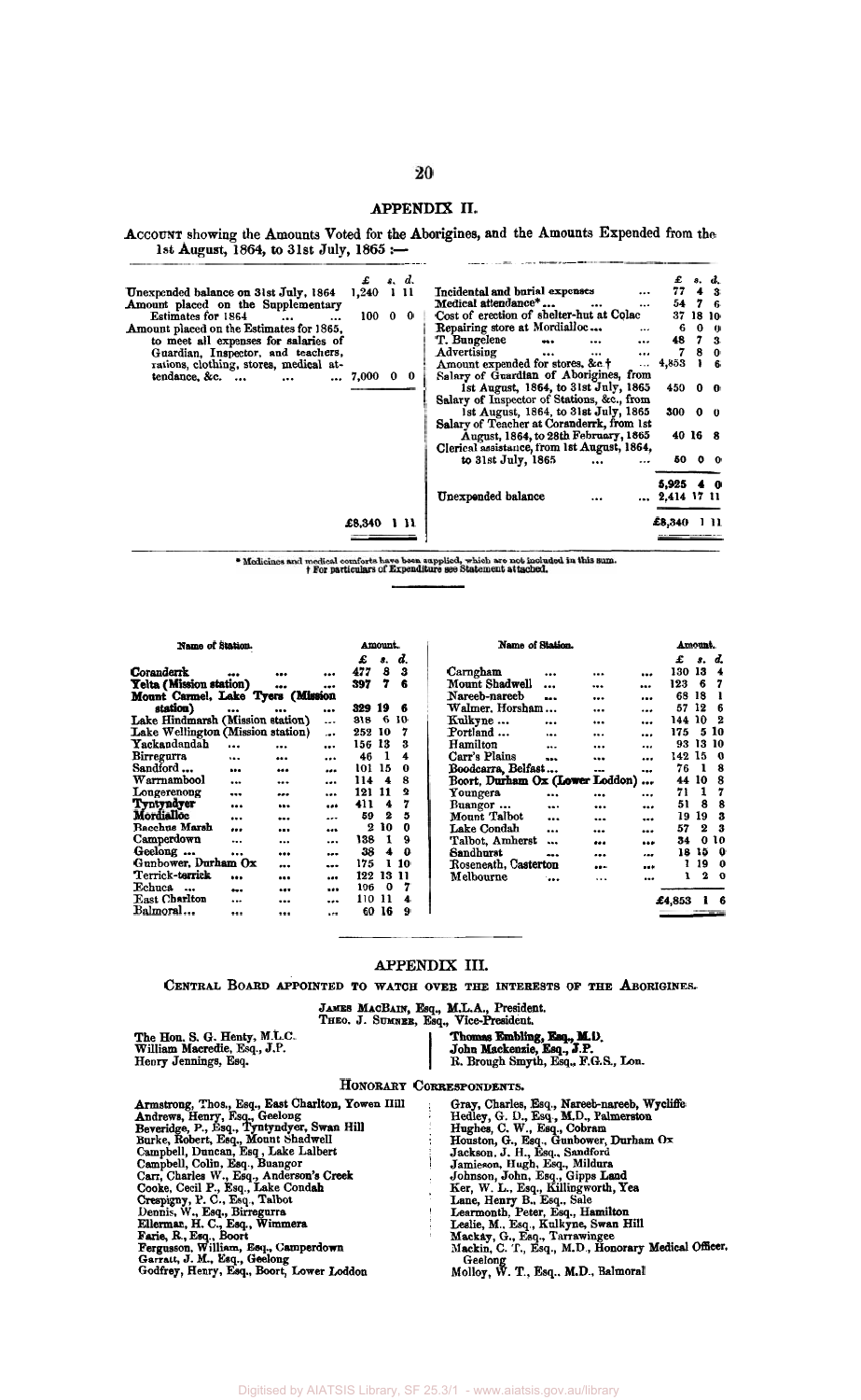## **21**

#### HONORARY CORRESPONDENTS-(continued).

McMillan, Ronald, Esq., River Avon<br>McMillan, Angus, Esq., Bushy Park, Sale<br>McLeod, John, Esq., Lucknow, Gipps Land<br>McLeod, Hugh L., Esq., Mortlake, Portland<br>McLeod, J. N., Esq., Mortlake, Portland<br>Macleod, Archibald W, Esq Officer, C. M., Esq., Yat Nat, Balmoral<br>Officer, S. H., Esq., Murray Downs<br>Porteous, Andrew, Esq., Carngham<br>Ralston, R. H., Esq., Rosencath, Casterton<br>Read, Charles, Esq., Geelong Reid, David, **Esq.,** The Hermitage, Belvoir Yackandandah

Ititchie, John, **Esq., Boodcarm,** Belfast Howe, J. **I?., Esq.,** Terrick-terrick Station, Monnt Scott, R. D., Esq., Camperdown<br>Scott, T. P., Esq., Lake Condah<br>Sinmons, J. W., Esq., Swan Reacli<br>Snodgrass, Peter, Esq., Goulburn<br>Stanbridge, W. E., Esq., Wombat, Daylesford<br>Strutt, C. E., Esq., Echuca<br>Synnot, M., Esq., Te Warren, G. H., Esq., Mordialloc<br>Watson, Samuel, Esq., Murruvill<br>Wilson, Charles, Esq., Walmer, Horsham<br>Young, James, Esq., Bacchus Marsh Hope District Hope Ilistrict

### **APPENDIX IV.**

LOCALITIES, AREAS, &C., OF LANDS RESERVED FOR ABORIGINAL PURPOSES.

| Locality.                                                            |          |          |          | Date of Gazette.                     | Area.                             |
|----------------------------------------------------------------------|----------|----------|----------|--------------------------------------|-----------------------------------|
| Moorabool and Werribee<br><br><br>                                   |          | $\cdots$ | $\cdots$ | 26th June, 1860<br>                  | 640 acres.                        |
| Karngun<br><br><br>$\cdots$<br><br>                                  |          | $\cdots$ |          | 11th February, 1861<br>$\cdots$      | з<br>,                            |
| $\bold{Duneed}$<br><br><br>$\cdots$<br>$\cdots$<br>$\cdots$          | $\cdots$ | $\cdots$ | $\cdots$ | 29th June, 1861<br>$\cdots$          | "                                 |
| Hopkins River, near Warrnambool<br>                                  | $\cdots$ | $\cdots$ | $\cdots$ | 17th September, 1861                 | 3,500<br>,,                       |
| Lake Hindmarsh<br>$\cdots$<br>$\cdots$<br><br>$\cdots$               |          |          | $\cdots$ | 17th September, 1861                 | 1,897<br>$\overline{\mathbf{1}}$  |
| Woori Yaloak (cancelled 30th December, 1862)                         | $\cdots$ |          | $\cdots$ | 17th January, 1862<br>               | 1,200<br>.,                       |
| Tangambalanga<br>$\ddotsc$<br><br><br>                               | $\cdots$ |          | $\cdots$ | 6th June, 1862<br>$\cdots$           | 640<br>,                          |
| Mordialloc<br>$\cdots$<br><br><br>$\cdots$<br>$\cdots$               |          | $\cdots$ |          | Not gazetted<br>$\cdots$<br>$\cdots$ | 640<br>$\blacksquare$             |
| Coranderrk (in place of Woori Yaloak)<br>                            | $$       |          | $\cdots$ | 30th June, 1863<br>$\cdots$          | 2,300<br>$\overline{\mathbf{32}}$ |
| Lake Tyers<br>$\cdots$<br>$\cdots$<br>$\cdots$<br><br>               |          |          | $\cdots$ | 15th May, 1863<br>                   | 2,000<br>"                        |
| Lake Wellington, Sale<br>$\cdots$<br>$\cdot \cdot \cdot$<br>$\cdots$ |          | $\cdots$ | $\cdots$ | 9th June, 1863<br>                   | 2,356<br>$\bullet$                |
| Lake Condah<br>$\ddotsc$<br>$\cdots$<br><br>                         |          | $\cdots$ |          | Not gazetted<br>$\ddotsc$<br>        |                                   |

#### **APPENDIX V.**

RETURN OF THE NUMBER OF ABORIGINES TRIED AND CONVICTED IN THE COLONY OF VICTOBIA, FROM 1st August, 1864, to 31st July, 1865.

| No.            | Name.                                                                                                                                                                                                                     | Offence.                                                                                                                                                                               | Sentence.                                                                                                                                                                                                                                                                                                                 | Court.                                                          | Date.                                                                                                                                                                                       |
|----------------|---------------------------------------------------------------------------------------------------------------------------------------------------------------------------------------------------------------------------|----------------------------------------------------------------------------------------------------------------------------------------------------------------------------------------|---------------------------------------------------------------------------------------------------------------------------------------------------------------------------------------------------------------------------------------------------------------------------------------------------------------------------|-----------------------------------------------------------------|---------------------------------------------------------------------------------------------------------------------------------------------------------------------------------------------|
| 10<br>11<br>12 | Ratty<br>$\cdots$<br>$\cdots$<br>Bayley<br><br>Edward O'Dwyer<br>Corcoran<br>Bear<br>$\cdots$<br>Charlie<br>Kitty<br>$\cdots$<br>Robinson<br>Billy Alum<br>Jemmy Power<br>Billy Patfield<br>$\ddotsc$<br>Jimmy Courtwaine | Stealing blankets<br>Assault<br>1<br>$Drunk \dots$<br>l<br><b>Vagrants</b><br><br>Assault<br>l<br>$Drunk \ldots$<br>$\cdots$<br>Careless use of fire<br>Drunk<br>1<br>Breaking windows | Two months, hard labor<br>$\cdots$<br>Two months, hard labor<br>$\ddotsc$<br>24 hours, in default of fine<br>$\cdots$<br>Each 7 days' imprisonment<br>One month, hard labor<br><br>24 hours' imprisonment<br><br>Three months, hard labor<br><br>24 hours' imprisonment<br>$\cdots$<br>One month, hard labor<br>$\ddotsc$ | Sandhurst<br>,,<br>,,<br>33<br>,,<br>,,<br>Portland<br>,,<br>,, | Nov. 16th, 1864.<br>Mar. 24th, 1865.<br>25th, 1865.<br>May 14th, 1865.<br>77<br>,,<br>99<br>99<br>June 8th, 1865.<br>Oct. 21st, 1864.<br>Jan. 12th, 1865.<br>Mar. 7th, 1865.<br>17th, 1865, |

#### SWAN HILL DISTRICT.

**BBTURN OF ABOBIGINES IMPRISONED UNDER SENTENCE AT ANY TIME DUBING THE YEAR ENDING 31st** JULY, 1865.

| Gaols.<br>Name.   |       |          | Where<br>Convicted. | Offence.              |        | Sentence. | Date of Sentence.                                 |
|-------------------|-------|----------|---------------------|-----------------------|--------|-----------|---------------------------------------------------|
| Swan Hill    Dick |       | $\cdots$ |                     | Swan Hill Drunkenness |        |           | $\ldots$ 48 hours' imprisonment   Feb. 6th, 1865. |
| $\cdots$<br>"     | Jemmy | $\cdots$ | "                   | <br>"                 | <br>,, | 99        | ,,                                                |
| <br>99            | Kitty |          | 99                  | <br>99                |        |           | 95                                                |

To the Chief Commissioner of Police,<br>Melbourne. Melbourne.

n. D. **CHAMBERS,**